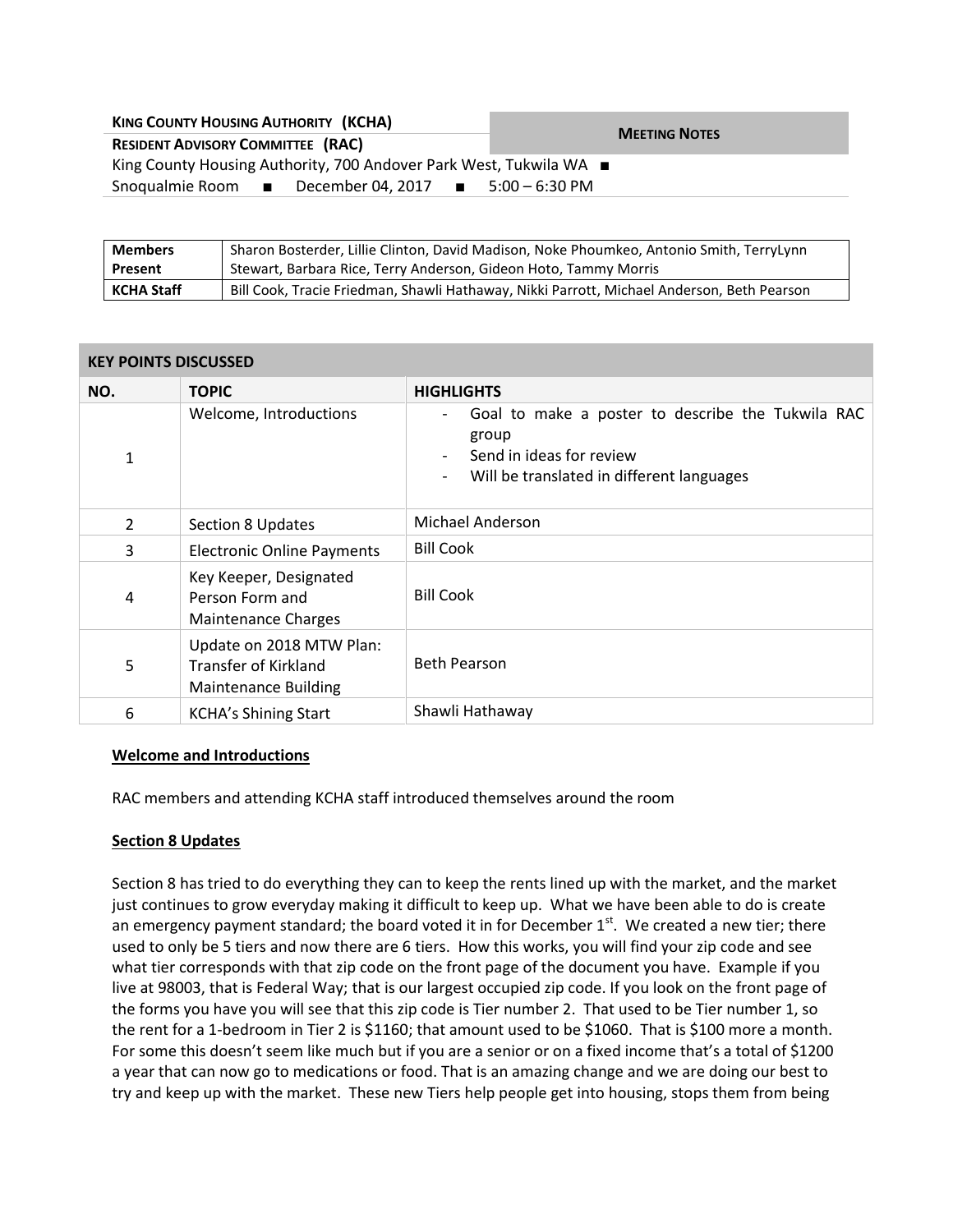barred because they can't afford the rents the landlords are asking, it will help you as tenants if you have a change in your household. An example a tenant that is going to have a COLA increase; we will pick that COLA up, do an interim and pick up the new payment standards. So your income went up \$20 your rent will go down because you have the new payment standard. Another thing that is very important to mention for our section 8 clients is when they want to move they tell me that their voucher is not good enough because it is too low to secure a unit. These new Tier numbers actually fit these areas; this is a very positive thing for our clients.

# RAC member questions:

*The Energy Assistance, why does that keep going down?* It has not gone down or changed in the 3 years that I have been here. In fact I advocate for it to go up as we know our utilities are getting higher and higher.

## **Electronic/Online Rent Payments**

Bill Cook gave an update on the Online Rental Payment pilot was that started In November. So far 17 residents have signed up to pay their rent online out of 235; this is about 7%. We were hoping there would be more so we did some outreach to the residents that didn't sign up and provided them with materials on how to get started. The good news is so far is that 4 days into December we have 8 new people that have signed up so that brings us closer to 10% of people using the online feature. This is about where we expected to be and we feel things are going very well, it has been running very smooth operationally.

Residents go a website, submit their information, they click pay just like they would on any other website to make payments. So far the pilot has been going very well and we have not had any issues with banks not sending the funds. We're going to continue the pilot for another 2 months and then reevaluate how it's going and decide if there is anything we need to change. Hopefully we will then get to roll this out to every resident sometime early in the spring, probably March or April. Not every resident has to use the online payment; this is just another option for residents to get their payments in. We have heard over the last several years there have been issues with the postal service where it was taking many days from mailing to being received which resulted in late charges to tenants accounts. So this is our option for residents to help solve this issue.

## RAC member questions:

*Have you done a survey on how many people who have used this service have computers at their homes vs those who want to use the service but have to go out of their home to do so?* We have not done that but that is a great idea. One of the great things about PayLease is that you don't actually have to have a computer and go to a web site; you can also use an App through your phone as well. So I think it might be better for us to ask both questions whether they are using a computer or the App on the phone. I would guess more are probably using the app as many people now have smart phone and in a research study we did we found that upwards to 50% of our residents had internet access whether it be on a computer or smart phone.

*Out of those 17 people who signed up for online payments how many were at elderly disable buildings vs family sites?* It's interesting the spread as we picked 3 buildings that we call family properties and the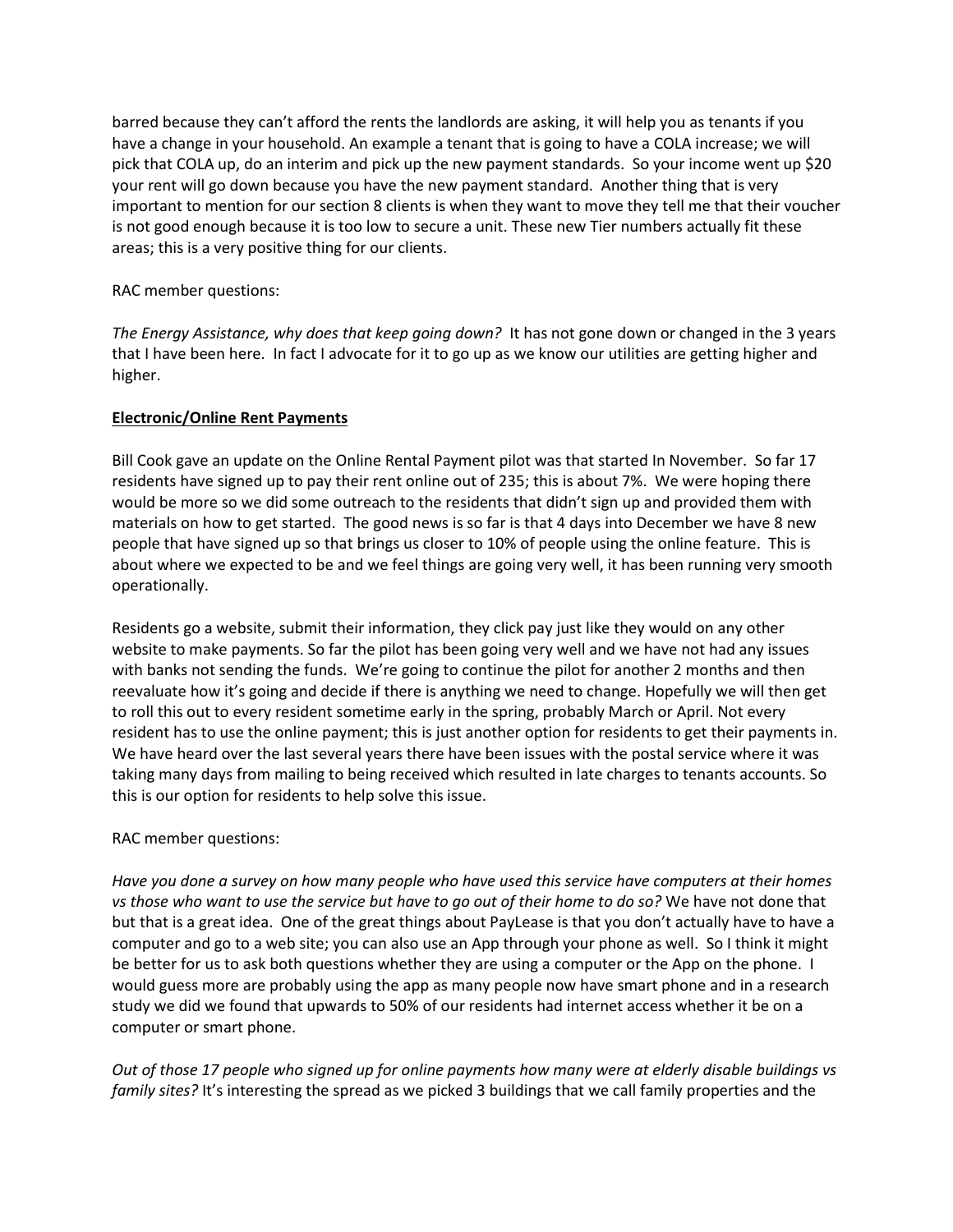other 3 are the mixed population buildings where we have the elderly and disabled, and in November we actually had more usage at the elderly disabled properties. It's not started to become more even for the month of December.

*Maybe in the RS office or somewhere to have an extra computer that is secure for residents to come in and pay their bill or even have a computer at every property for residents to pay rent.* That's a great idea but I would also say that that computer would be as secure as any other computer out there. The company we use, PayLease, has the highest security rating on their software so it generally shouldn't be a concern on what computer is being used.

*There are a lot of people and seniors that are not computer literate so as an option in the future do you think that they would be able to do like a direct deposit from their checks?* That's essentially what this is, electronic checks, which is the bank sending the money/checks electronically from the account. We are not planning to get rid of the option to pay via mail so if that's what you're comfortable with then it's ok to continue paying that way.

*Can I take my banks online bill pay and connect it to this program?* Unfortunately you can't, these are 2 separate services.

*Will this service be provided at Greenbridge?* This will only be available right now at sites that are KCHA staff managed; that isn't to say that the management company at Greenbridge couldn't decide to use this service as well. It is an option for them to do so. I believe they are waiting to see how this goes at our properties first and then may decide to start using it.

*Are you accepting debit or credit cards payments?* We are not allowing credit or debit card payments as we are worried that some individual will pay their rent with credit and then possibly get into a difficult financial situation.

*There was a letter that was sent out from KCHA in regards to Comcast offering discounted services; is there a future partnership with any other companies to get special rates?* Comcast approached KCHA about offering these services and at the moment we are not working with any other companies.

## **Key Keeper, Designated Person Form and Maintenance Charges**

The Designated Person Form is a required form by state law that we had to send it out; it was not required for it to be returned. We were mistaken when we sent it out the first time we thought that it was required to come back to us. This memo clarifies that we don't need the form back. The update law was that the resident needs to provide their landlord with a designated person that we can contact in the event that the resident passes away. This form is an emergency contact form that the resident can choose to submit to the landlord; the form does not change how and when any landlord can enter a unit. In April we sent out the amended form which made it clear to the residents that they did not have to return the form to us.

RAC member questions: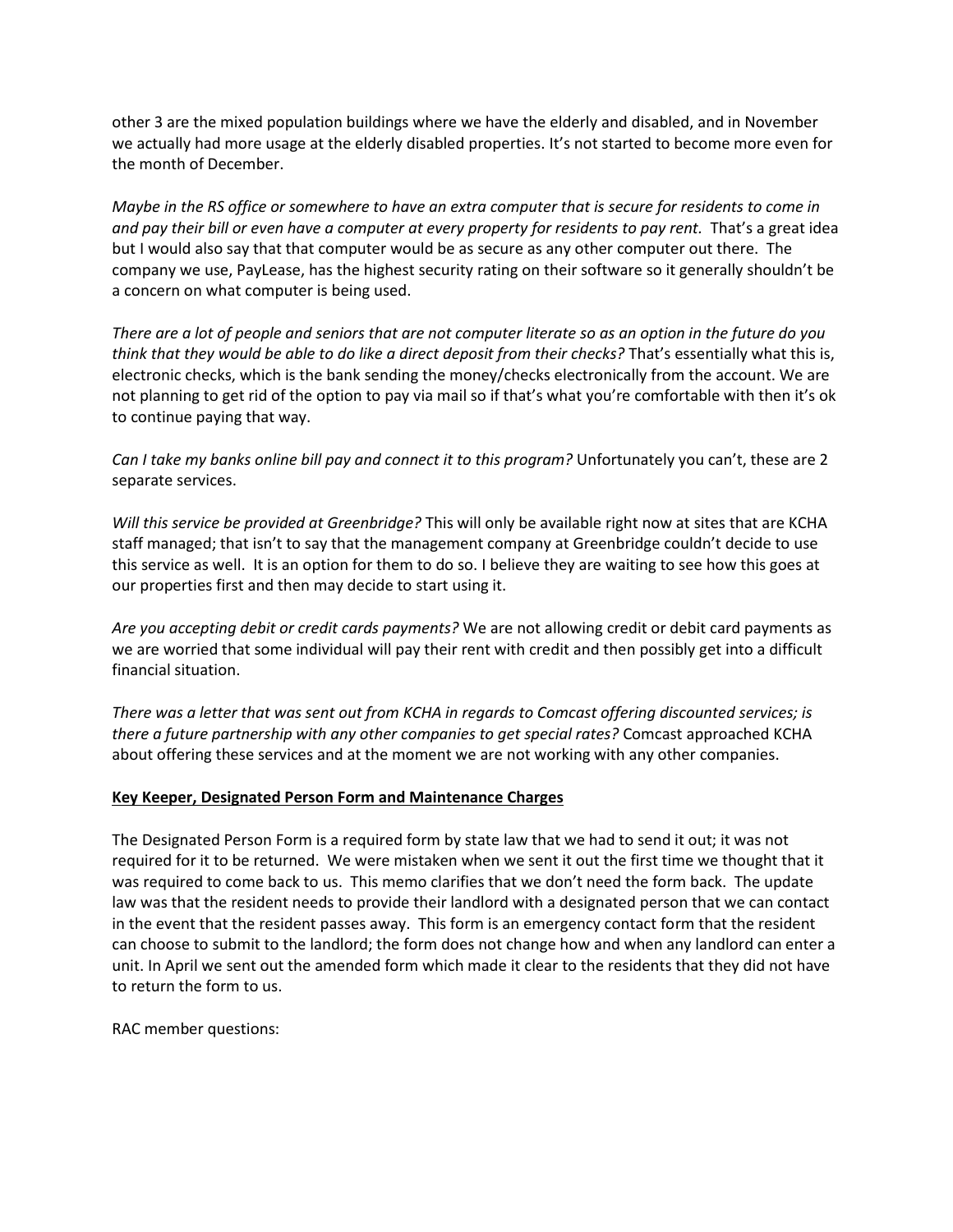*Is this form only designed for residents who don't have family living with them?* This form is designed for only those residents who are the sole resident of the unit, if you have anybody else in your household this form does not apply.

*Upon tenants death or notice of tenants death KCHA may enter the unit immediately…..so if I die on Sunday the food won't spoil by Monday so there is no need to immediately enter my unit.* We will not go into somebody's unit to move items the day they pass away unless there are issues with rodents coming in or there was a horrible smell coming from the unit. We are not going to go in to clean out somebodies refrigerator, we will go in to check as soon as we find out somebody has passed away and make sure the doors are locked and there are no pets in the unit. The key word there is "may" and that would be if there appeared to be a reason for us having to enter.

*I* would feel more comfortable if this form said "designated person or family member". This is for who ever the resident chooses to list; this could be a friend, a family member, a co-worker and remember this form is not required to be returned to us. We can't change this form, it comes from the state.

*This revised form says that tenants can ask for the form back and managers are sa*ying *that no they can't remove it from the file and will only give us copies of the form. They should be able to remove it from the file.* We will make sure that they are doing that if it is requested by the tenant.

This is the key-keeper agreement and I wanted everybody to see what this looked so they know what exactly the key-keepers are signing and to have a better understanding of what a key keeper is and what it isn't. So at our some of our mixed population buildings we hire as a KCHA employee what is called a key-keeper. You will see in the agreement when you look in section 1 what their responsibilities are and as an employee they have to sign this agreement. They are subject to discipline if they do something that's in violation to this agreement, illegal, inappropriate. They can be terminated as an employee and actually forced to move out as well. Their responsibilities are the purpose they serve is for emergency type situations when management is not on site. For example open up doors for tenants during a lock out, being on call for emergency situations, locking up the building if needed when doors are propped open; they distribute flyers and notices that are not legal notices, for example a resident BBQ. They also report to the property manager any hazardous conditions they may see. They will collect keys from a resident every so often if the resident happens to move on a weekend but this is a rare occurrence as most resident prefer to have contact with the manager before they leave. They do get a discounted rent, and as an employee they go through a hiring process which includes a criminal background check.

#### RAC member questions

*What kind of training have they had if they believe somebody has died in the unit and there is a smell coming out?* They are to call the police.

*Are they bonded and* licensed? They are not as a KCHA employee they don't need to be because they are covered by us.

*What is the policy in regards to being let into your unit and needing to show ID?* Requesting ID is a part of the lock out policy; if the ID was left in the unit the key-keeper would open the door and allow you to get the wallet and show the ID as verification. If the wallet or ID was not in the unit then the key keeper is not supposed to let them in.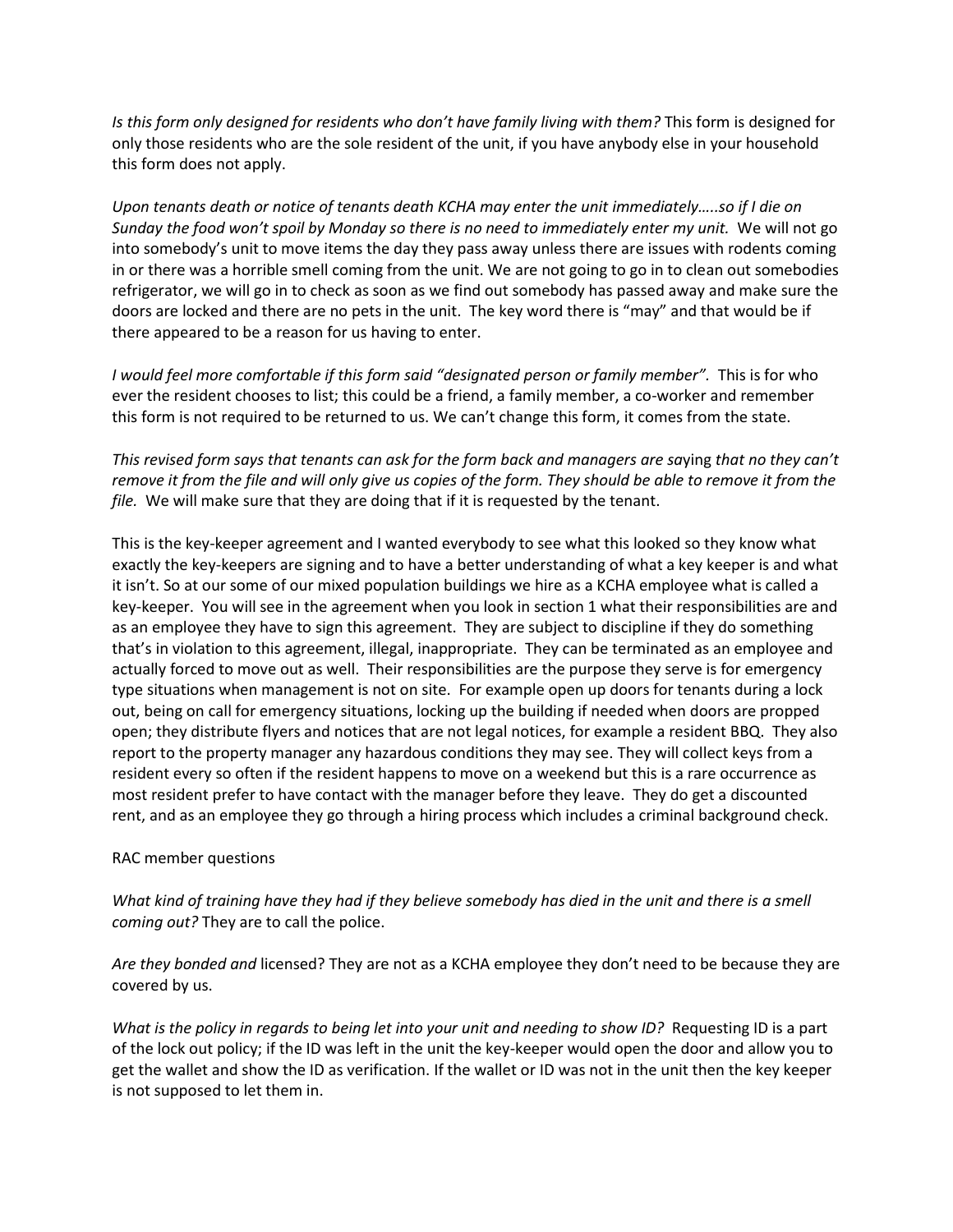*At my property the key keeper carries the key with her all the time she lets everybody know that she has this key that she can go into apartments if she wants to. She has gone into apartments because she heard a noise or smelled something to investigate or to see how far along residents are with moving out of their units. She just goes in at her own discretion.* If that is all true, what you are saying, then we need to make a change with that particular situation. We will look at that key keepers performance and see if we need to make any changes.

*Why do we have key keepers and not just have a number to call?* It may take over an hour to get you into your unit if we have you call an after hours number vs being able to immediately get you into you apartment with the key keeper. We have just recently started looking into having electronic doors, which would get rid of using keys and allow us to track who goes into a unit and when. This is a very expensive option and again we are just started to look into it but I could see this being something beneficial in addressing some of your concerns.

## *Is there more than one person as a key keeper in each building?* No.

*If that key keeper is away and can't come to the building is there somebody else that has those keys?* Yes the property manager. *Is there somebody besides the property manager like at Greenbridge the fire department has the master key; I don't understand why they don't at these senior properties?* They do have access to a master key. There is a key box outside the buildings for them to use, the problem is that often they don't check the box and will break down doors so they can get into the units as quick as possible. The police use the boxes more often the fire department but they are not being used all the time.

## Maintenance charges

You received the newest draft version of this policy at the last RAC meeting and what I'm handing out now is what the old version. I propose tabling this to the next meeting since we are running low on time; that will give you a chance to compare the two versions. What you will see and what our goal is in changing this policy is that the old policy is highly confusing and we want to make this policy so that it is more streamlined, easier to follow and so that tenants get charged the same amount across all or properties. We want you to take some time to review it and come back next meeting to further discuss. I don't expect this policy to officially be in place until mid-next year.

*Why are you going to charge me for something that I don't have instruction for in the language I speak/read and I don't know how to take care of?* That is a good point; we can address that further next meeting as we need to move on to the next topic.

## **Update on 2018 MTW Plan: Transfer of Kirkland Maintenance Building**

Beth Pearson discussed an update to a MTW Plan activity of selling one of KCHA's buildings that hasn't been used since 2008. This building is our Eastside Regional Maintenance Facility it's a building built in 1991 that was used for maintenance until 2008; since then the City of Kirkland has been using it for their grounds maintenance and fleet parking. As a part of selling this facility HUD requires us to get their approval and I am the one responsible to get this approval. One of the steps in this process is to get a lot of resident input but in this case since there are no residents living in the location I wanted to bring it to the RAC to keep you up to date in what is going on with this building. When we sell it to the City of